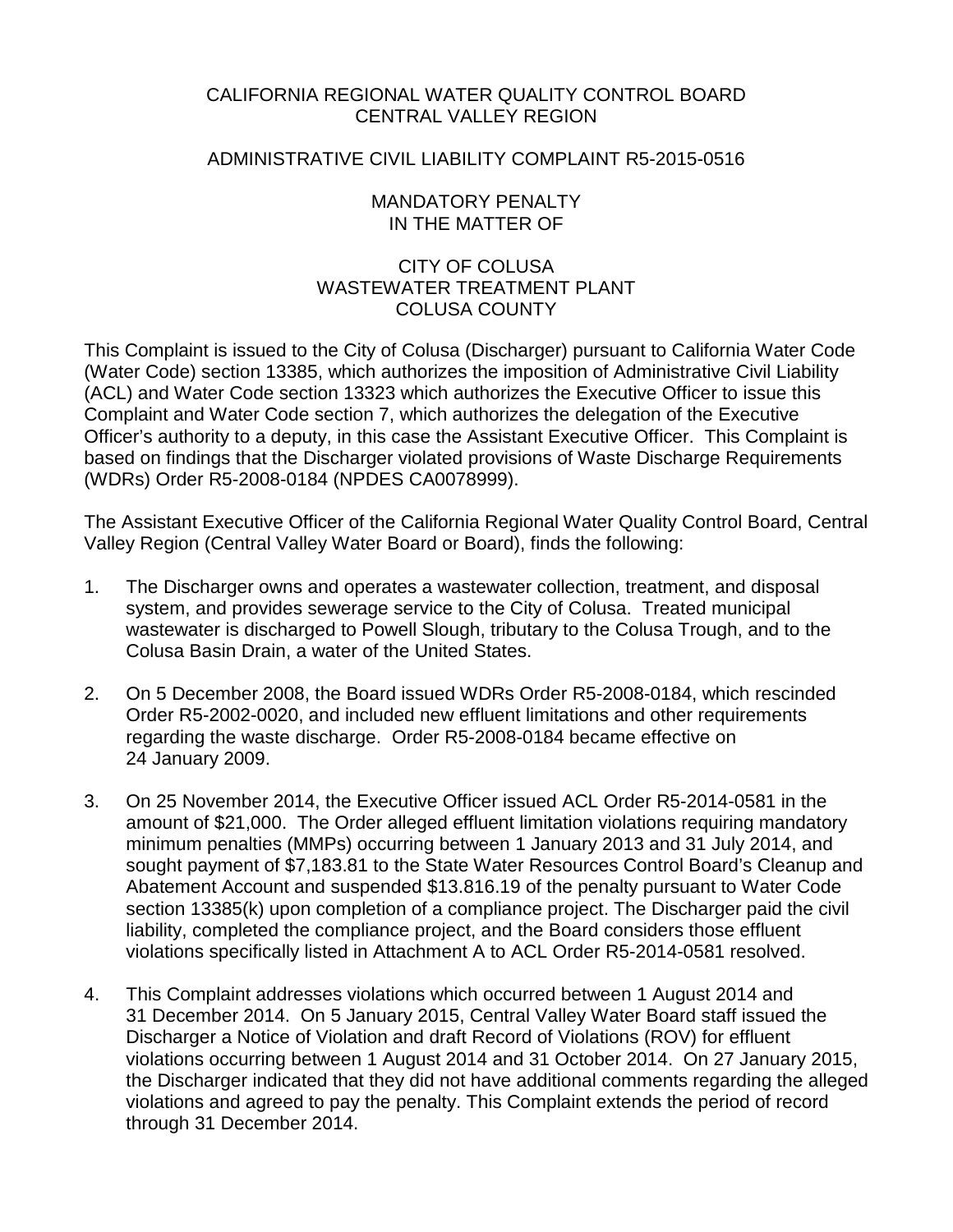5. Water Code section 13385 subdivisions (h) and (i) require assessment of mandatory minimum penalties and state, in relevant part, the following:

Water Code section 13385 subdivision (h)(1) states:

Notwithstanding any other provision of this division, and except as provided in subdivisions (j), (k), and (l), a mandatory minimum penalty of three thousand dollars (\$3,000) shall be assessed for each serious violation.

Water Code section 13385 subdivision (h)(2) states:

For the purposes of this section, a "serious violation" means any waste discharge that violates the effluent limitations contained in the applicable waste discharge requirements for a Group II pollutant, as specified in Appendix A to Section 123.45 of Title 40 of the Code of Federal Regulations, by 20 percent or more or for a Group I pollutant, as specified in Appendix A to Section 123.45 of Title 40 of the Code of Federal Regulations, by 40 percent or more.

Water Code section 13385 subdivision (i)(1) states:

Notwithstanding any other provision of this division, and except as provided in subdivisions (j), (k), and (l), a mandatory minimum penalty of three thousand dollars (\$3,000) shall be assessed for each violation whenever the person does any of the following four or more times in any period of six consecutive months, except that the requirement to assess the mandatory minimum penalty shall not be applicable to the first three violations:

- A) Violates a waste discharge requirement effluent limitation.
- B) Fails to file a report pursuant to Section 13260.
- C) Files an incomplete report pursuant to Section 13260.
- D) Violates a toxicity effluent limitation contained in the applicable waste discharge requirements where the waste discharge requirements do not contain pollutantspecific effluent limitations for toxic pollutants.
- 6. WDRs Order R5-2008-0184 Final Effluent Limitations IV.A.1.a. includes, in part, the following effluent limitations:
	- a. **Upon the effective date of this Order**, the Discharger shall maintain compliance with the following effluent limitations…

| <b>Parameter</b>  | <b>Units</b> | <b>Maximum</b><br><b>Daily</b> |
|-------------------|--------------|--------------------------------|
| BOD 5-day @ 20 °C | mg/L         | 20.                            |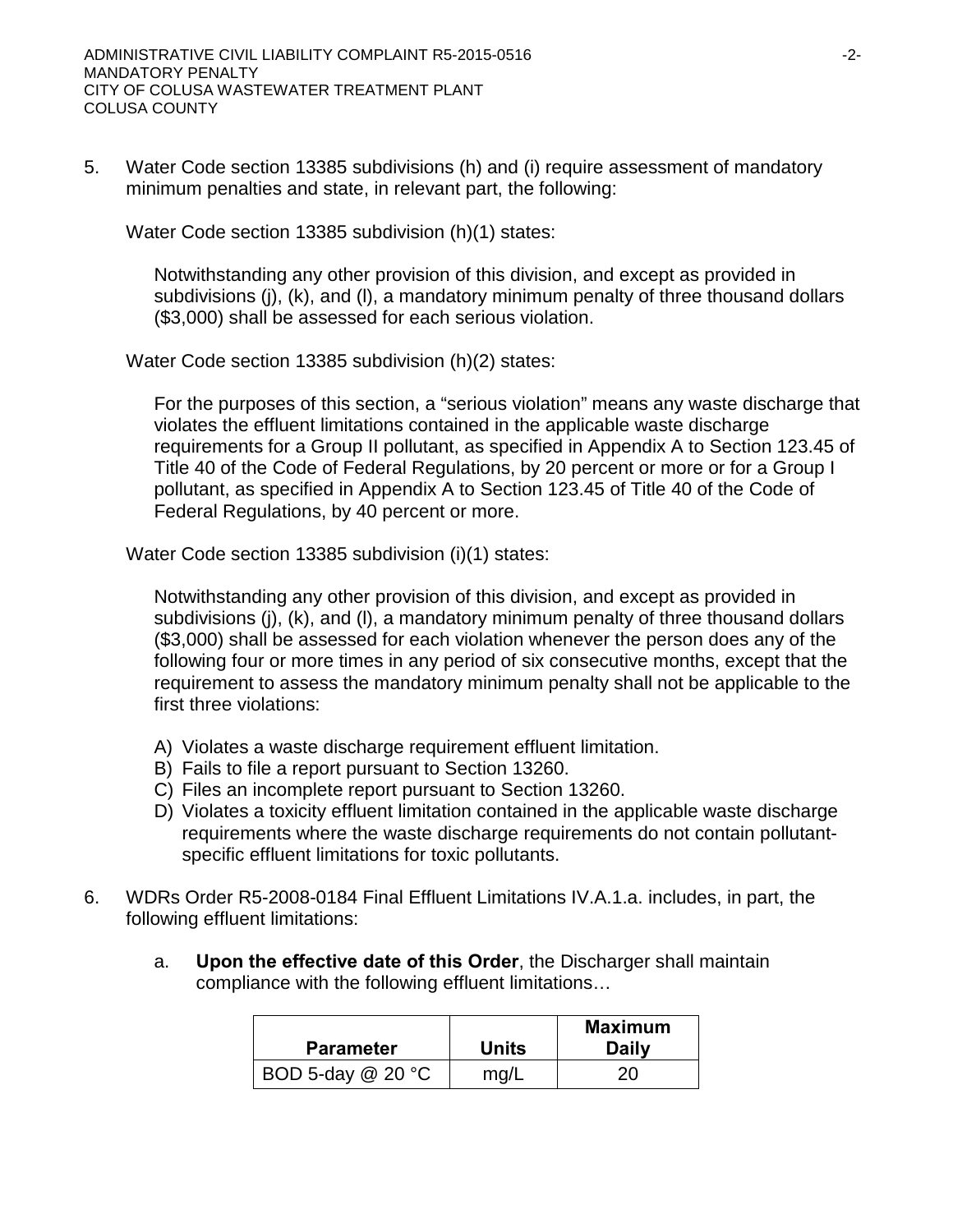7. According to the Discharger's self-monitoring reports, the Discharger committed one (1) non-serious violation of the above effluent limitations contained in Order R5-2008-0184.

The non-serious violation is subject to mandatory penalties under Water Code section 13385 subdivision (i)(1) because the violation was preceded by three or more similar violations within a six-month period. The mandatory minimum penalty for this non-serious violation is **three thousand dollars (\$3,000)**.

- 8. The total amount of the mandatory minimum penalties assessed for the cited effluent violation is **three thousand dollars (\$3,000)**.This violation is specifically identified in Attachment A to this Complaint as subject to mandatory minimum penalties. Attachment A to this Complaint is attached hereto and incorporated herein by reference.
- 9. On 14 February 2014, the Executive Officer designated Andrew Altevogt, Assistant Executive Officer, as the Lead Prosecution Officer for all enforcement matters originating in the Central Valley Region. The 14 February 2014 Delegation of Authority also authorizes Andrew Altevogt to issue Administrative Civil Liability Complaints.
- 10. Issuance of this Administrative Civil Liability Complaint to enforce Water Code Division 7, Chapter 5.5 is exempt from the provisions of the California Environmental Quality Act (Pub. Resources Code § 21000 et seq.), in accordance with California Code of Regulations, title 14, sections 15307, 15308 and 15321(a)(2).

# **THE CITY OF COLUSA IS HEREBY GIVEN NOTICE THAT:**

- 1. The Discharger shall be assessed an Administrative Civil Liability of **three thousand dollars (\$3,000)**.
- 2. A hearing on this matter will be held at the Central Valley Water Board meeting scheduled on **4/5 June 2015**, unless the Discharger does one of the following by **3 April 2015**:
	- a) Waives the hearing by completing the attached form (checking off the box next to Option 1) and returning it to the Central Valley Water Board. In addition, submits payment for the proposed civil liability of **three thousand dollars (\$3,000)** to the State Water Board, with a copy of the check to the Central Valley Water Board; or
	- b) Requests to engage in settlement discussions by checking the box next to Option 2 on the attached form, and returning it to the Board along with a letter describing the issues to be discussed. The Central Valley Water Board must agree to the postponement; or
	- c) Requests to delay the hearing by checking off the box next to Option 3 on the attached form, and returning it to the Board along with a letter describing the proposed length of delay and the issues to be discussed. The Central Valley Water Board must agree to the postponement.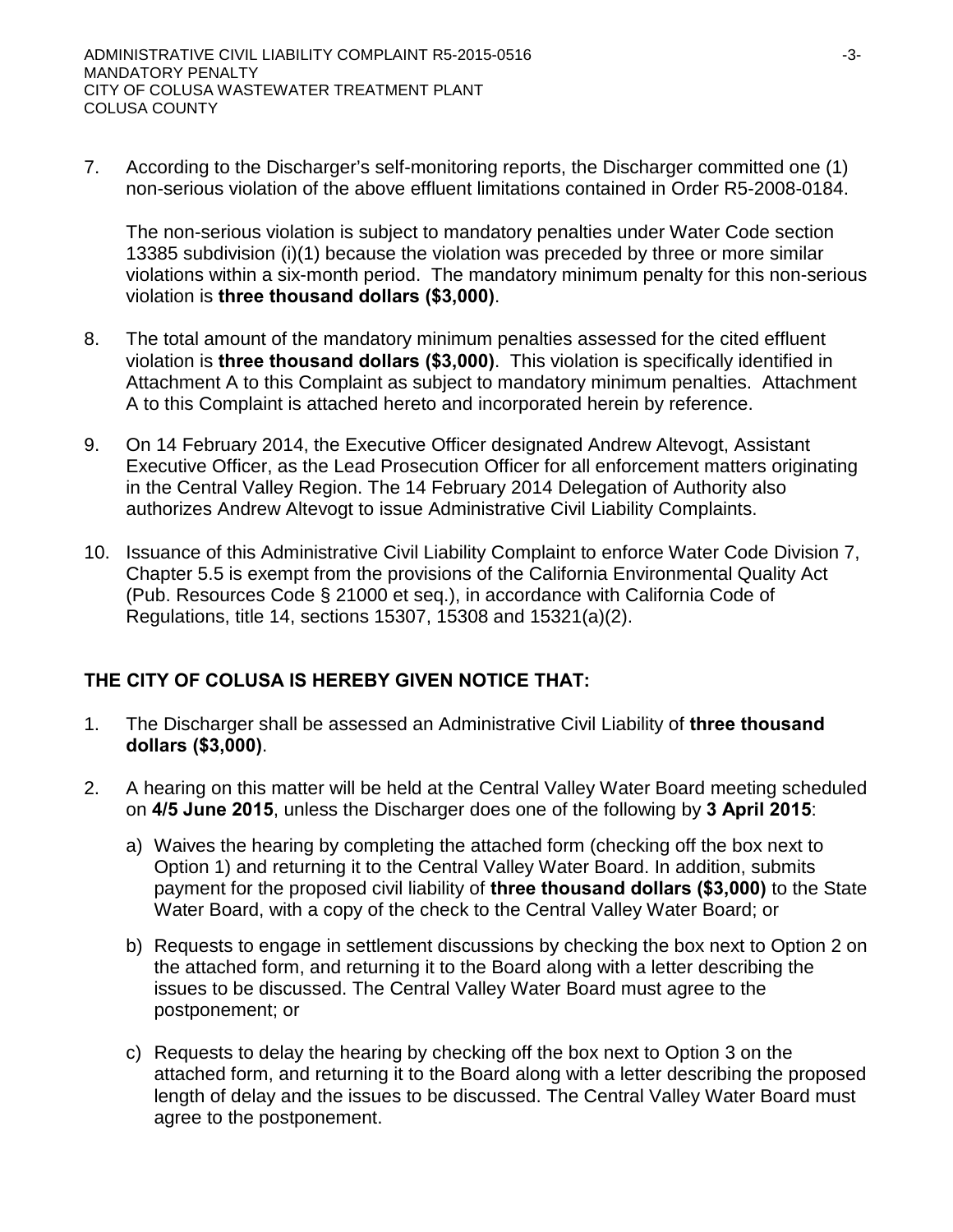- 3. If a hearing on this matter is held, the Central Valley Water Board will consider whether to affirm, reject, or modify the proposed Administrative Civil Liability, or whether to refer the matter to the Attorney General for recovery of judicial civil liability.
- 4. If this matter proceeds to hearing, the Assistant Executive Officer reserves the right to amend the proposed amount of civil liability to conform to the evidence presented, including but not limited to, increasing the proposed amount to account for the costs of enforcement (including staff, legal and expert witness costs) incurred after the date of the issuance of this Complaint through completion of the hearing.

*Original signed by* ANDREW ALTEVOGT, Assistant Executive Officer

> 9 March 2015 DATE

Attachment A: Record of Violations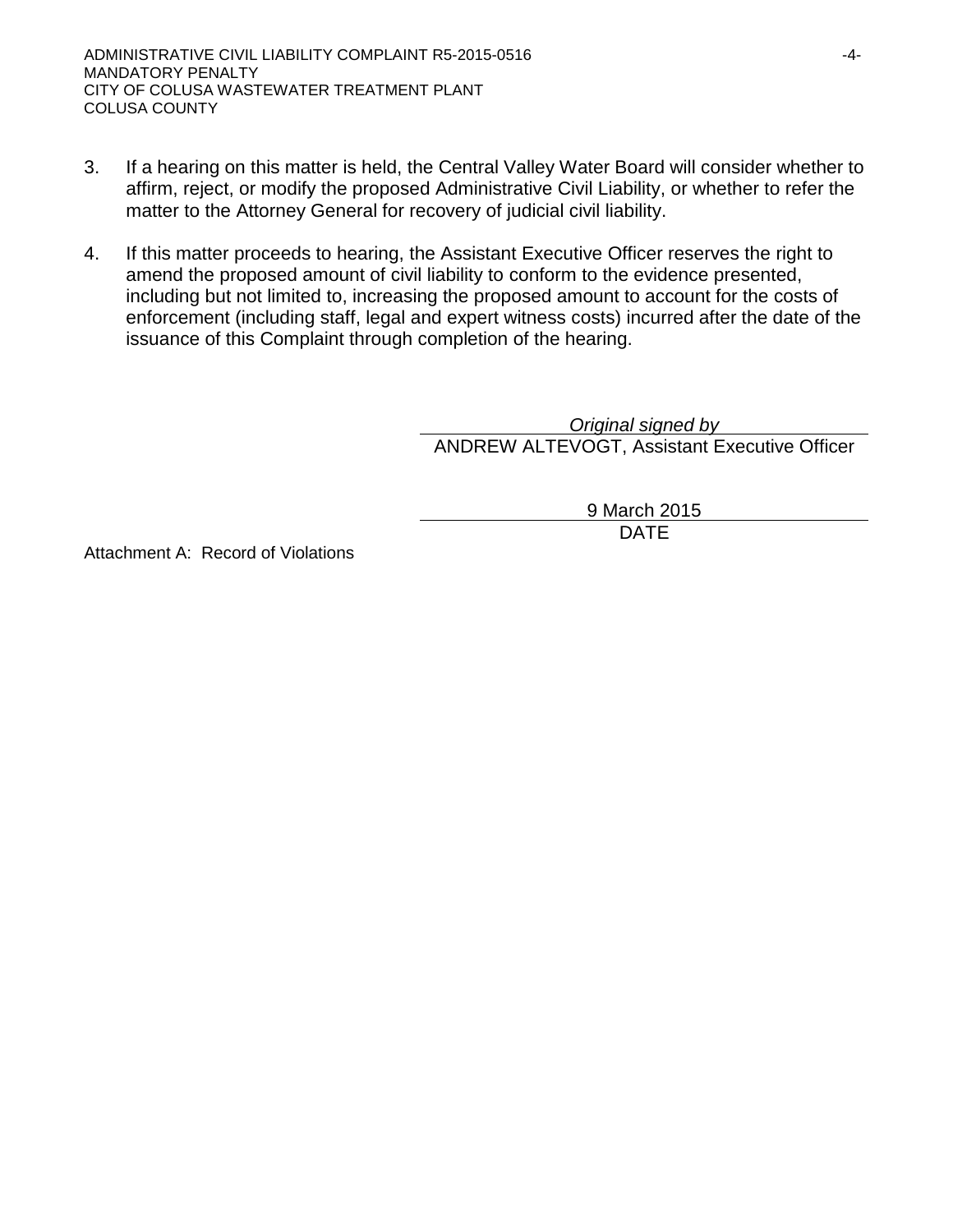#### **WAIVER FORM FOR ADMINISTRATIVE CIVIL LIABILITY COMPLAINT**

By signing this waiver, I affirm and acknowledge the following:

I am duly authorized to represent the City of Colusa (hereafter Discharger) in connection with Administrative Civil Liability Complaint R5-2015-0516 (hereafter Complaint). I am informed that California Water Code section 13323, subdivision (b), states that, "a hearing before the regional board shall be conducted within 90 days after the party has been served. The person who has been issued a complaint may waive the right to a hearing."

#### **□** *(OPTION 1: Check here if the Discharger waives the hearing requirement and will pay in full.)*

- a. I hereby waive any right the Discharger may have to a hearing before the Central Valley Water Board.
- b. I certify that the Discharger will remit payment for the proposed civil liability in the full amount of **three thousand dollars (\$3,000)** by check that references "ACL Complaint R5-2015-0516" made payable to the *State Water Pollution Cleanup and Abatement Account*. Payment must be received by the State Water Resources Control Board, Accounting Office, Attn: ACL Payment, at PO Box 1888, Sacramento, California, 95812-1888 by **3 April 2015**. The waiver and a copy of the check must be submitted to the Central Valley Water Board at 11020 Sun Center Drive #200, Rancho Cordova California, 95670 by **3 April 2015**.
- c. I understand the payment of the above amount constitutes a proposed settlement of the Complaint, and that any settlement will not become final until after a 30-day public notice and comment period. Should the Central Valley Water Board receive significant new information or comments during this comment period, the Central Valley Water Board's Assistant Executive Officer may withdraw the complaint, return payment, and issue a new complaint. I also understand that approval of the settlement will result in the Discharger having waived the right to contest the allegations in the Complaint and the imposition of civil liability.
- d. I understand that payment of the above amount is not a substitute for compliance with applicable laws and that continuing violations of the type alleged in the Complaint may subject the Discharger to further enforcement, including additional civil liability.

**□** *(OPTION 2: Check here if the Discharger waives the 90-day hearing requirement in order to engage in settlement discussions***.)** I hereby waive any right the Discharger may have to a hearing before the Central Valley Water Board within 90 days after service of the complaint, but I reserve the ability to request a hearing in the future. I certify that the Discharger will promptly engage the Central Valley Water Board Prosecution Team in settlement discussions to attempt to resolve the outstanding violation(s). By checking this box, the Discharger requests that the Central Valley Water Board delay the hearing so that the Discharger and the Prosecution Team can discuss settlement. It remains within the discretion of the Central Valley Water Board to agree to delay the hearing. Any proposed settlement is subject to the conditions described above under "Option 1."

**□** *(OPTION 3: Check here if the Discharger waives the 90-day hearing requirement in order to extend the hearing date and/or hearing deadlines. Attach a separate sheet with the amount of additional time requested and the rationale.)* I hereby waive any right the Discharger may have to a hearing before the Central Valley Water Board within 90 days after service of the complaint. By checking this box, the Discharger requests that the Central Valley Water Board delay the hearing and/or hearing deadlines so that the Discharger may have additional time to prepare for the hearing. It remains within the discretion of the Central Valley Water Board to approve the extension.

(Print Name and Title)

(Signature)

(Date)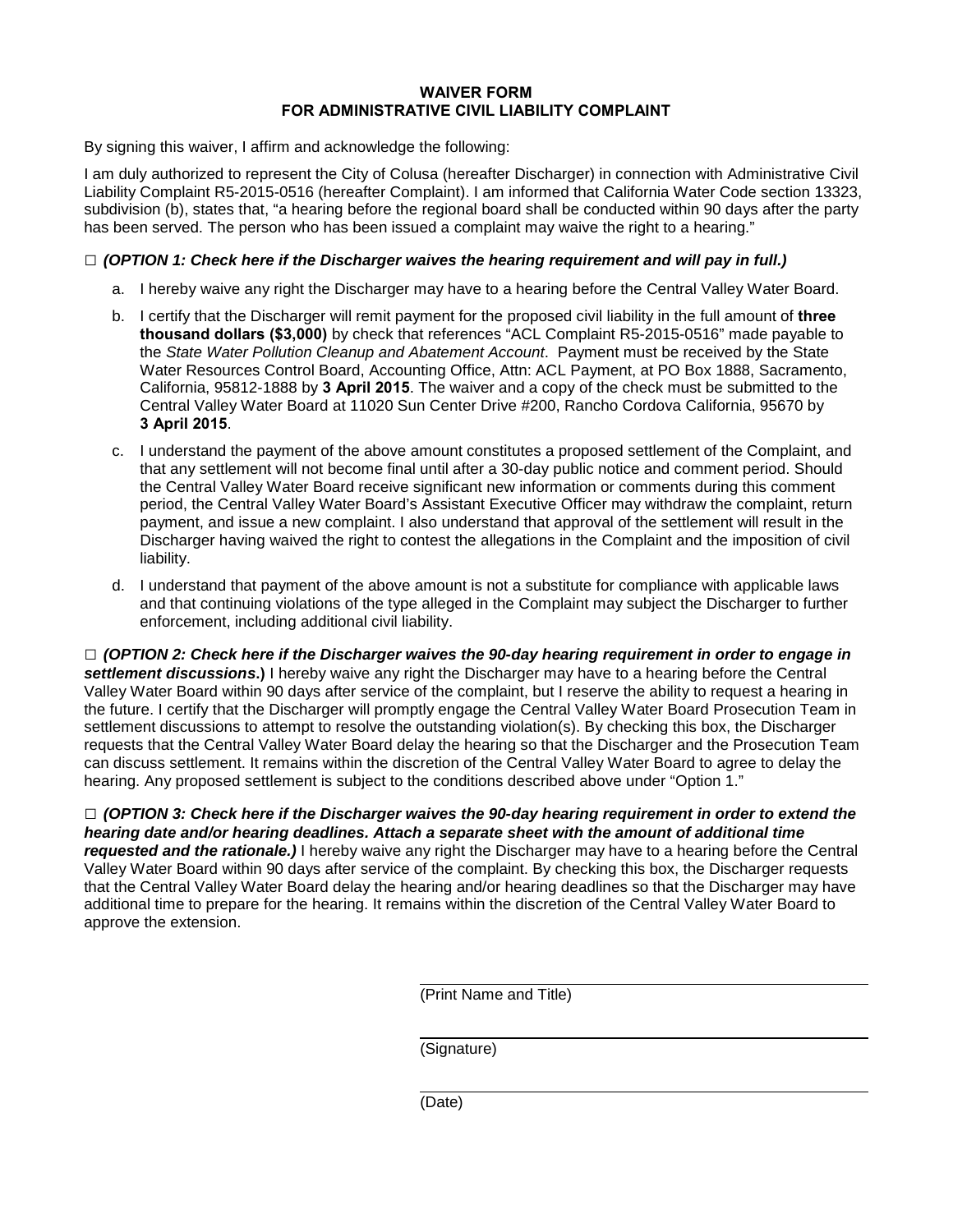#### **ATTACHMENT A ADMINISTRATIVE CIVIL LIABILITY COMPLAINT R5-2015-0516**

#### **City of Colusa Wastewater Treatment Plant**

RECORD OF VIOLATIONS (1 August 2014 – 31 December 2014) MANDATORY PENALTIES (Data reported under Monitoring and Reporting Program R5-2008-0184)

|         | Date      | Violation Type       | <u>Units</u> | Limit | Measured | Period          | Remarks | CIWQS  |
|---------|-----------|----------------------|--------------|-------|----------|-----------------|---------|--------|
| $\star$ | 31-Mar-14 | Chlorodibromomethane | $\mu$ g/L    | 0.41  | 0.8      | Average Monthly |         | 967963 |
| $\star$ | 16-Jul-14 | BOD                  | mg/L         | 20    | 34       | Maximum Dailv   |         | 975357 |
| $\star$ | 30-Jul-14 | BOD                  | mg/L         | 20    | 23       | Maximum Daily   |         | 975356 |
|         | 6-Aug-14  | BOD                  | mg/L         | 20    | 21       | Maximum Daily   |         | 977178 |

Remarks:

- 1. Serious Violation: For Group I pollutants that exceed the effluent limitation by 40 percent or more.<br>2. Serious Violation: For Group II pollutants that exceed the effluent limitation by 20 percent or more.
- Serious Violation: For Group II pollutants that exceed the effluent limitation by 20 percent or more.
- 3. Non-serious violation falls within the first three violations in a 180-day period, thus is not subject to mandatory minimum penalties. Penalties that may be assessed for this violation are discretionary. This violation is not addressed or resolved in this ROV.
- 4. Non-serious violation subject to mandatory minimum penalties.

| <b>VIOLATIONS AS OF:</b>                    | 12/31/2014 |
|---------------------------------------------|------------|
| Group I Serious Violations:                 |            |
| <b>Group II Serious Violations:</b>         | 0          |
| Non-Serious Violations Not Subject to MMPs: | 0          |
| Non-serious Violations Subject to MMPs:     |            |
| <b>Total Violations Subject to MMPs:</b>    | 1          |

#### **Mandatory Minimum Penalty = (1 non-serious violation) x \$3,000 = \$3,000**

\* Violations addressed and settled in ACLO R5-2014-0581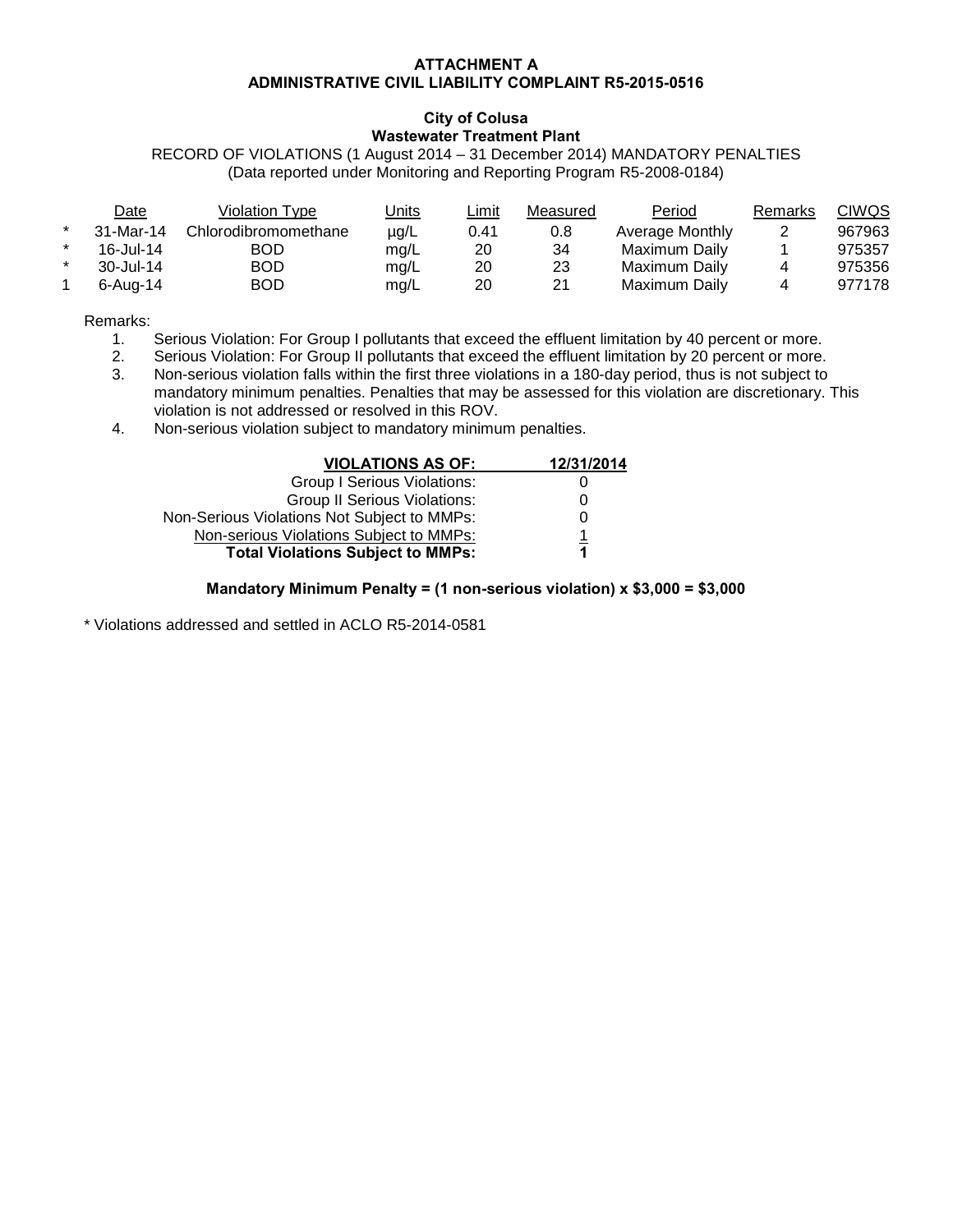Central Valley Regional Water Quality Control Board

#### HEARING PROCEDURE FOR ADMINISTRATIVE CIVIL LIABILITY COMPLAINT R5-2015-0516

#### ISSUED TO CITY OF COLUSA WASTEWATER TREATMENT PLANT COLUSA COUNTY

### SCHEDULED FOR 4/5 JUNE 2015

#### PLEASE READ THIS HEARING PROCEDURE CAREFULLY. FAILURE TO COMPLY WITH THE DEADLINES AND OTHER REQUIREMENTS CONTAINED HEREIN MAY RESULT IN THE EXCLUSION OF YOUR DOCUMENTS AND/OR TESTIMONY.

### **Overview**

Pursuant to Water Code section 13323, the Executive Officer has issued an Administrative Civil Liability (ACL) Complaint to the City of Colusa alleging violations of Water Code section 13385 by exceeding effluent limitations. The ACL Complaint proposes that the Central Valley Water Board impose administrative civil liability in the amount of \$3,000. A hearing is currently scheduled to be conducted before the Board during its 4/5 June 2015 meeting.

The purpose of the hearing is to consider relevant evidence and testimony regarding the ACL Complaint. At the hearing, the Central Valley Water Board will consider whether to issue an administrative civil liability order assessing the proposed liability, or a higher or lower amount. The Board may also decline to assess any liability, or may continue the hearing to a later date. If less than a quorum of the Board is available, this matter may be conducted before a hearing panel. The public hearing will commence at 8:30 a.m. or as soon thereafter as practical, or as announced in the Board's meeting agenda. The meeting will be held at:

11020 Sun Center Drive, Suite 200, Rancho Cordova, California.

An agenda for the meeting will be issued at least ten days before the meeting and posted on the Board's web page at:

[http://www.waterboards.ca.gov/centralvalley/board\\_info/meetings](http://www.waterboards.ca.gov/centralvalley/board_info/meetings)

### **Hearing Procedure**

The hearing will be conducted in accordance with this Hearing Procedure, which has been approved by the Board Chair for the adjudication of such matters. The procedures governing adjudicatory hearings before the Central Valley Water Board may be found at California Code of Regulations, title 23, section 648 et seq., and are available at

#### [http://www.waterboards.ca.gov](http://www.waterboards.ca.gov/)

Copies will be provided upon request. In accordance with section 648(d), any procedure not provided by this Hearing Procedure is deemed waived. Except as provided in section 648(b) and herein, Chapter 5 of the Administrative Procedures Act (Gov. Code, § 11500 et seq.) does not apply to this hearing.

The Discharger shall attempt to resolve objections to this Hearing Procedure with the Prosecution Team BEFORE submitting objections to the Advisory Team.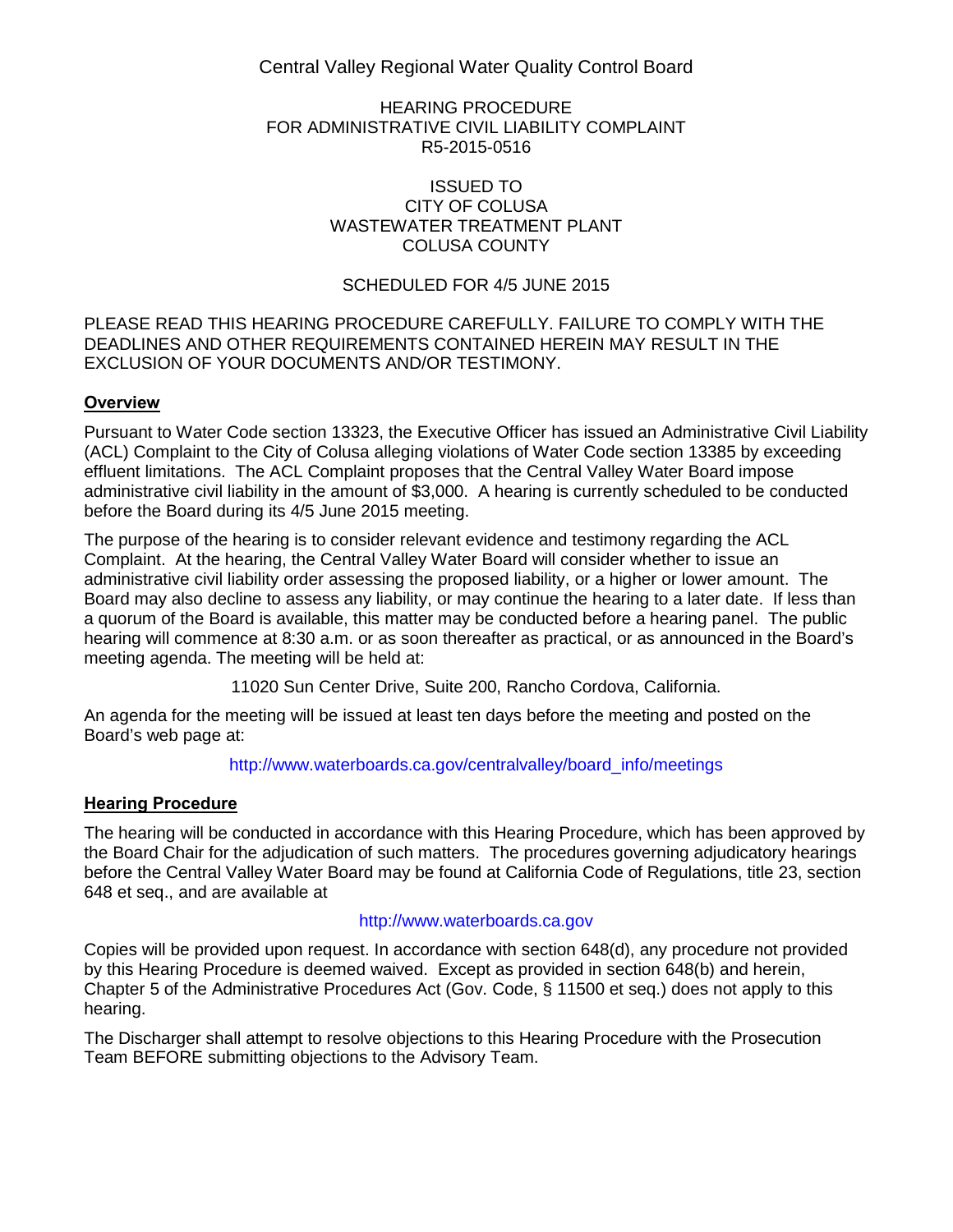### **Separation of Prosecutorial and Advisory Functions**

To help ensure the fairness and impartiality of this proceeding, the functions of those who will act in a prosecutorial role by presenting evidence for consideration by the Board (the "Prosecution Team") have been separated from those who will provide legal and technical advice to the Board (the "Advisory Team"). Members of the Advisory Team are: Pamela Creedon, Executive Officer; Andrew Laputz, Assistant Executive Officer, and Nathan Jacobsen, Staff Counsel. Members of the Prosecution Team are: Andrew Altegovt, Assistant Executive Officer; Wendy Wyels, Environmental Program Manager; Kari Holmes, Senior Water Resources Control Engineer; Lucio Orellana, Water Resource Control Engineer; David Boyers, Assistant Chief Counsel.

Any members of the Advisory Team who normally supervise any members of the Prosecution Team are not acting as their supervisors in this proceeding, and vice versa. Members of the Prosecution Team have not had any ex parte communications with the members of the Central Valley Water Board or the Advisory Team regarding this proceeding.

### **Hearing Participants**

Participants in this proceeding are designated as either "Designated Parties" or "Interested Persons." Designated Parties may present evidence and cross-examine witnesses and are subject to cross-examination. Interested Persons may present non-evidentiary policy statements, but may not cross-examine witnesses and are not subject to cross-examination. Interested Persons generally may not present evidence (e.g., photographs, eye-witness testimony, monitoring data). At the hearing, both Designated Parties and Interested Persons may be asked to respond to clarifying questions from the Central Valley Water Board, staff, or others, at the discretion of the Board Chair.

The following participants are hereby designated as Designated Parties in this proceeding:

- 1. Central Valley Water Board Prosecution Team
- 2. City of Colusa

### **Requesting Designated Party Status**

Persons who wish to participate in the hearing as a Designated Party must request designated party status by submitting a request in writing so that it is received no later than the deadline listed under "Important Deadlines" below. The request shall include an explanation of the basis for status as a Designated Party (i.e., how the issues to be addressed at the hearing affect the person, the need to present evidence or cross-examine witnesses), along with a statement explaining why the parties listed above do not adequately represent the person's interest. Any objections to these requests for designated party status must be submitted so that they are received no later than the deadline listed under "Important Deadlines" below.

### **Primary Contacts**

#### **Advisory Team:**

Pamela Creedon, Executive Officer 11020 Sun Center Drive, Suite 200, Rancho Cordova, CA 95670 Phone: (916) 464-4839; fax (916) 464-4758 Pamela.Creedon@waterboards.ca.gov

Adam Laputz, Assistant Executive Officer 11020 Sun Center Drive, Suite 200, Rancho Cordova, CA 95670 Phone: (916) 464-4726; fax (916) 464-4758 alaputz@waterboards.ca.gov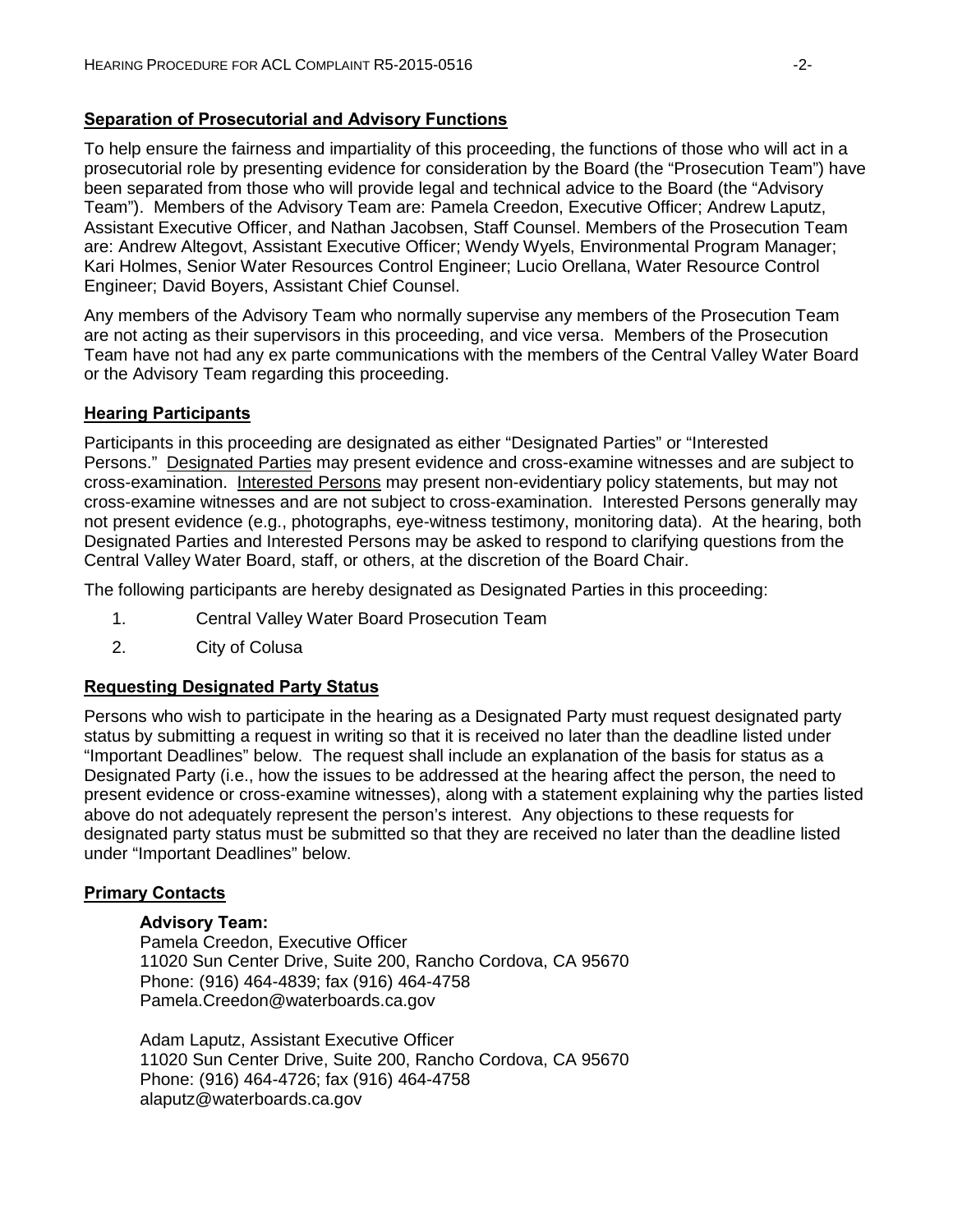Nathan Jacobsen, Staff Counsel State Water Resources Control Board, Office of Chief Counsel Physical Address: 1001 I Street, Sacramento, CA 95814 Mailing Address: P.O. Box 100, Sacramento, CA 95812 Phone: (916) 341-5181 njacobsen@waterboards.ca.gov

#### **Prosecution Team:**

Wendy Wyels, Environmental Program Manager 11020 Sun Center Drive, Suite 200, Rancho Cordova, CA 95670 Phone: (916) 464-4835; fax: (916) 464-4681 wwyels@waterboards.ca.gov

David Boyers, Assistant Chief Counsel State Water Resources Control Board, Office of Enforcement Physical Address: 1001 I Street, Sacramento, CA 95814 Mailing Address: P.O. Box 100, Sacramento, CA 95812 Phone: (916) 341-5276; fax: (916) 341-5199 dboyers@waterboards.ca.gov

#### **Discharger**

Randy Dunn, Acting City Manager City of Colusa 425 Webster Street Colusa, CA 95932 Phone: (530) 458-4740 Email: citymanager@cityofcolusa.com

#### **Ex Parte Communications**

Designated Parties and Interested Persons are forbidden from engaging in ex parte communications regarding this matter. An ex parte communication is a written or verbal communication related to the investigation, preparation, or prosecution of the ACL Complaint between a Designated Party or an Interested Person and a Board Member or a member of the Board's Advisory Team (*see* Gov. Code, § 11430.10 et seq.). However, if the communication is copied to all other persons (if written) or is made in a manner open to all other persons (if verbal), then the communication is not considered an ex parte communication. Communications regarding non-controversial procedural matters are also not considered ex parte communications and are not restricted.

#### **Hearing Time Limits**

To ensure that all participants have an opportunity to participate in the hearing, the following combined time limits shall apply: the Prosecution Team shall have **45** minutes to present case background and evidence, and each Designated Party shall have **30** minutes to present evidence (including evidence presented by witnesses called by the Designated Party), to cross-examine witnesses (if warranted), and to provide a closing statement. Each Interested Person shall have 3 minutes to present a nonevidentiary policy statement. Participants with similar interests or comments are requested to make joint presentations, and participants are requested to avoid redundant comments. Participants who would like additional time must submit their request to the Advisory Team so that it is received no later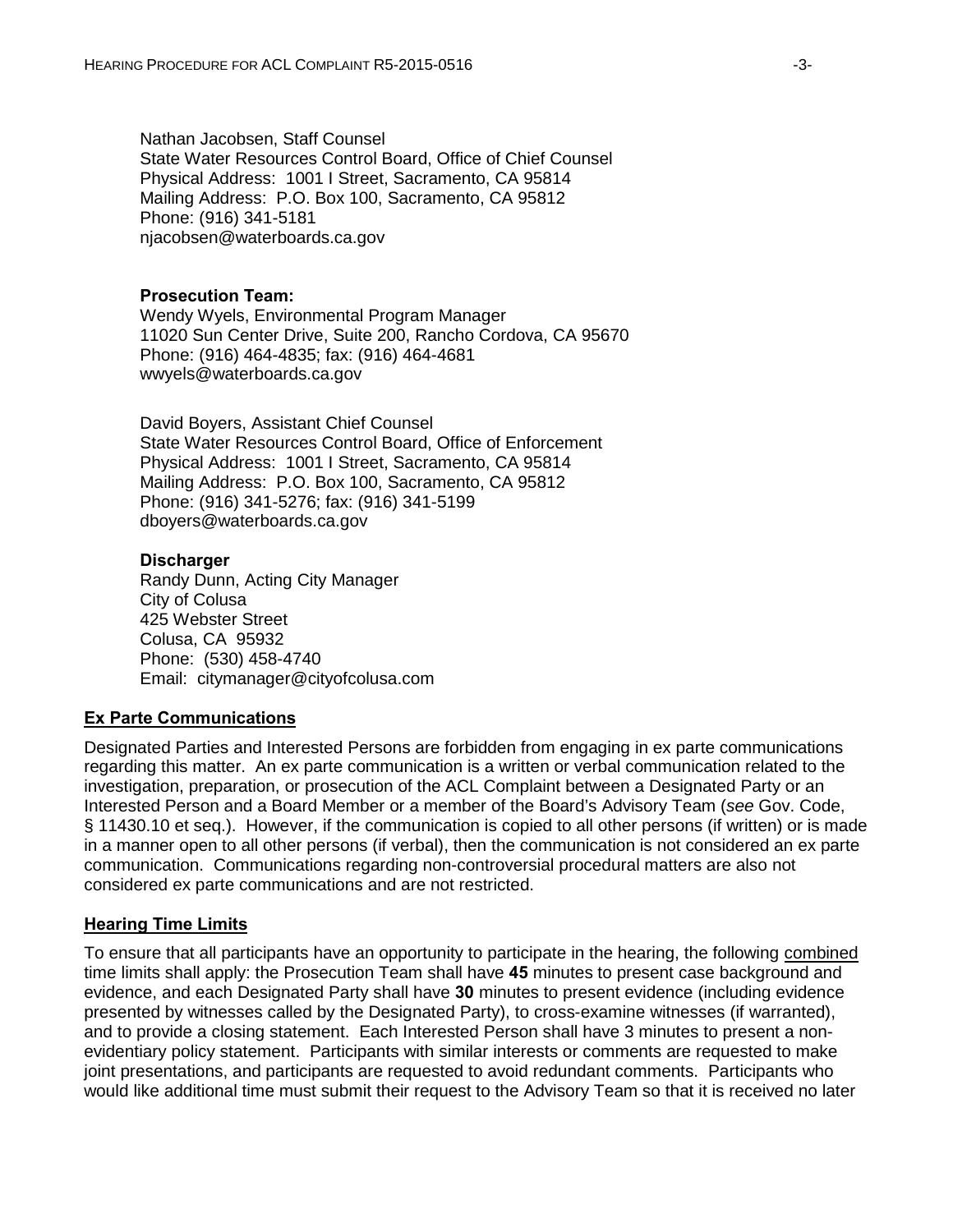than the deadline listed under "Important Deadlines" below. Additional time may be provided at the discretion of the Advisory Team (prior to the hearing) or the Board Chair (at the hearing) upon a showing that additional time is necessary. Such showing shall explain what testimony, comments, or legal argument requires extra time, and why it could not have been provided in writing by the applicable deadline.

A timer will be used, but will not run during Board questions or the responses to such questions, or during discussions of procedural issues.

#### **Submission of Evidence and Policy Statements**

The Prosecution Team and all other Designated Parties (including the Discharger) must submit the following information in advance of the hearing:

- 1. All evidence (other than witness testimony to be presented orally at the hearing) that the Designated Party would like the Central Valley Water Board to consider. Evidence and exhibits already in the public files of the Central Valley Board may be submitted by reference, as long as the exhibits and their location are clearly identified in accordance with California Code of Regulations, title 23, section 648.3. Board members will not generally receive copies of materials incorporated by reference unless copies are provided, and the referenced materials are generally not posted on the Board's website.
- 2. All legal and technical arguments or analysis.
- 3. The name of each witness, if any, whom the Designated Party intends to call at the hearing, the subject of each witness' proposed testimony, and the estimated time required by each witness to present direct testimony.
- 4. The qualifications of each expert witness, if any.

Prosecution Team: The Prosecution Team's information must include the legal and factual basis for its claims against each Discharger; a list of all evidence on which the Prosecution Team relies, which must include, at a minimum, all documents cited in the ACL Complaint, Staff Report, or other material submitted by the Prosecution Team; and the witness information required under items 3-4 for all witnesses, including Board staff.

Designated Parties (including the Discharger): All Designated Parties shall submit comments regarding the ACL Complaint along with any additional supporting evidence not cited by the Central Valley Water Board's Prosecution Team no later than the deadline listed under "Important Deadlines" below.

Rebuttal: Any Designated Party that would like to submit evidence, legal analysis, or policy statements to rebut information previously submitted by other Designated Parties shall submit this rebuttal information so that it is received no later than the deadline listed under "Important Deadlines" below. "Rebuttal" means evidence, analysis or comments offered to disprove or contradict other submissions. Rebuttal shall be limited to the scope of the materials previously submitted. Rebuttal information that is not responsive to information previously submitted may be excluded.

Copies: Board members will receive copies of all submitted materials. The Board Members' hard copies will be printed in black and white on 8.5"x11" paper from the Designated Parties' electronic copies. Designated Parties who are concerned about print quality or the size of all or part of their written materials should provide an extra nine paper copies for the Board Members. For voluminous submissions, Board Members may receive copies in electronic format only. Electronic copies will also be posted on the Board's website. Parties without access to computer equipment are strongly encouraged to have their materials scanned at a copy or mailing center. The Board will not reject materials solely for failure to provide electronic copies.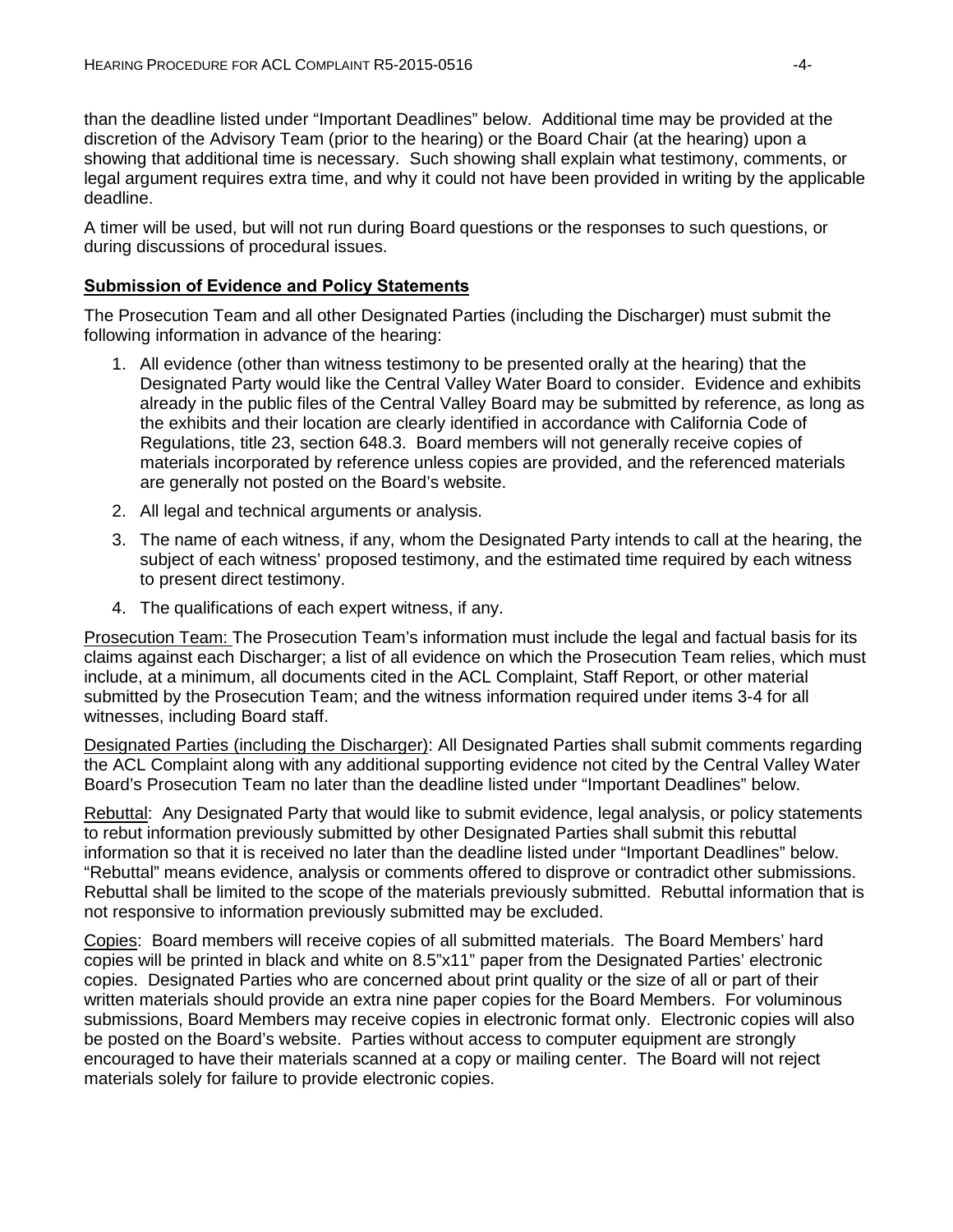Other Matters: The Prosecution Team will prepare a summary agenda sheet (Summary Sheet) and will respond to all significant comments. The Summary Sheet and the responses shall clearly state that they were prepared by the Prosecution Team. The Summary Sheet and the responses will be posted online, as will revisions to the proposed Order.

Interested Persons: Interested Persons who would like to submit written non-evidentiary policy statements are encouraged to submit them to the Advisory Team as early as possible, but they must be received by the deadline listed under "Important Deadlines" to be included in the Board's agenda package. Interested Persons do not need to submit written comments in order to speak at the hearing.

Prohibition on Surprise Evidence: In accordance with California Code of Regulations, title 23, section 648.4, the Central Valley Water Board endeavors to avoid surprise testimony or evidence. Absent a showing of good cause and lack of prejudice to the parties, the Board Chair may exclude evidence and testimony that is not submitted in accordance with this Hearing Procedure. Excluded evidence and testimony will *not* be considered by the Central Valley Water Board and will not be included in the administrative record for this proceeding.

Presentations: Power Point and other visual presentations may be used at the hearing, but their content shall not exceed the scope of other submitted written material. These presentations must be provided to the Advisory Team at or before the hearing both in hard copy and in electronic format so that they may be included in the administrative record.

Witnesses: All witnesses who have submitted written testimony shall appear at the hearing to affirm that the testimony is true and correct, and shall be available for cross-examination.

### **Evidentiary Documents and File**

The ACL Complaint and related evidentiary documents are on file and may be inspected or copied at the Central Valley Water Board office at 11020 Sun Center Drive, Rancho Cordova, CA 95670. This file shall be considered part of the official administrative record for this hearing. Other submittals received for this proceeding will be added to this file and will become a part of the administrative record absent a contrary ruling by the Central Valley Water Board's Chair. Many of these documents are also posted on-line at:

#### [http://www.waterboards.ca.gov/centralvalley/board\\_decisions/tentative\\_orders/index.shtml](http://www.waterboards.ca.gov/centralvalley/board_decisions/tentative_orders/index.shtml)

Although the web page is updated regularly, to assure access to the latest information, you may contact Wendy Wyels (contact information above) for assistance obtaining copies.

### **Questions**

Questions concerning this proceeding may be addressed to the Advisory Team attorney (contact information above).